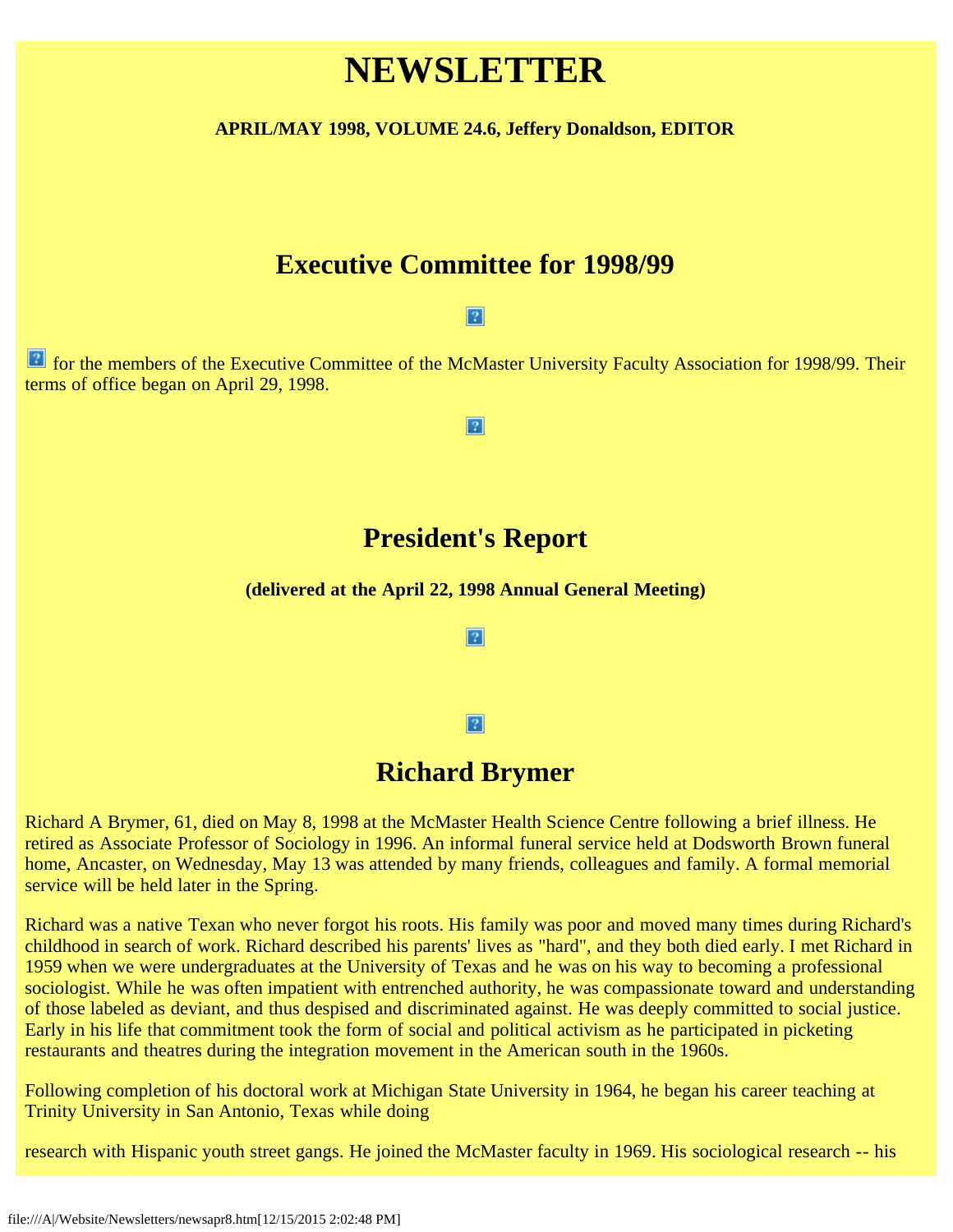early work with mental hospital patients and Mexican-American gangs and later with subsistence poachers -- grew from his deep concerns with social justice and the need to understand and to explain those who, like his parents, lived 'hard lives' on the margins of society and who were often thought of as deviant.

He will be remembered by some only as a "character" in his boots and stetson, wearing western jeans and carrying a coke can as companion for his package of Beechnut chewing tobacco. Richard Brymer was a character, but he was much more than that. He loved to teach and felt great joy when the eyes of his undergraduate students lit with understanding: he called them his "babies". He was an innovative and dedicated teacher both for undergraduates and graduate students, and helped not only to direct, but to shape the careers of a number of leading sociologists who did their graduate work at McMaster.

For twenty nine years Richard Brymer was a friend and colleague of McMaster faculty and students. We will miss him.

> *David Counts, Anthropology*

 $|2|$ 

 $|2|$ 

# **1997 OCUFA Teaching & Academic Librarianship Awards**

Congratulations to **P. K. RANGACHARI,** Professor of Medicine, who will be honoured with a 1997 OCUFA Teaching Award at a special ceremony on Friday, May 22, 1998.

Presented annually by the Ontario Confederation of University Faculty Associations (OCUFA), the awards honour professors and academic librarians at the post-secondary level who have demonstrated outstanding performance in their professions.

In announcing the 1997 Award winners, OCUFA President Deborah Flynn said, "These annual awards are of special significance to the province's 10,000 academics because they highlight extraordinary individual commitment to teaching and academic librarianship. The receipients of these awards are people who make a tremendous difference to their profession and in the lives of their students."

# **Housing News**

**FOR RENT:** For the discriminating only. Luxury "Bentley Place" condo. 5 appliances -- gym -- pool -- hot tub -underground parking -- security. \$1200/mo + utilities. Call Rebeckah (905-540-8841 to leave a message).

**FOR RENT:** Dundas House in quiet residential area. 4 bedrooms, 2 baths, fully furnished. Finished basement. 5 minutes drive from McMaster. Quiet cul-de-sac beside park. Easy access to schools. Suitable for visiting faculty member with family or shared between academic researchers. Monthly rent \$1300. Available July 1/98. Contact Grace Ferracuti (ext. 23315 or ferracu@ece.eng.mcmaster.ca).

**SUBLET:** for 1 year, furnished 2-bedroom apartment available late summer or early fall (negotiable). \$700 per month includes hydro, heat, underground parking, pool. 30 minutes from McMaster. For further information, call 519-752-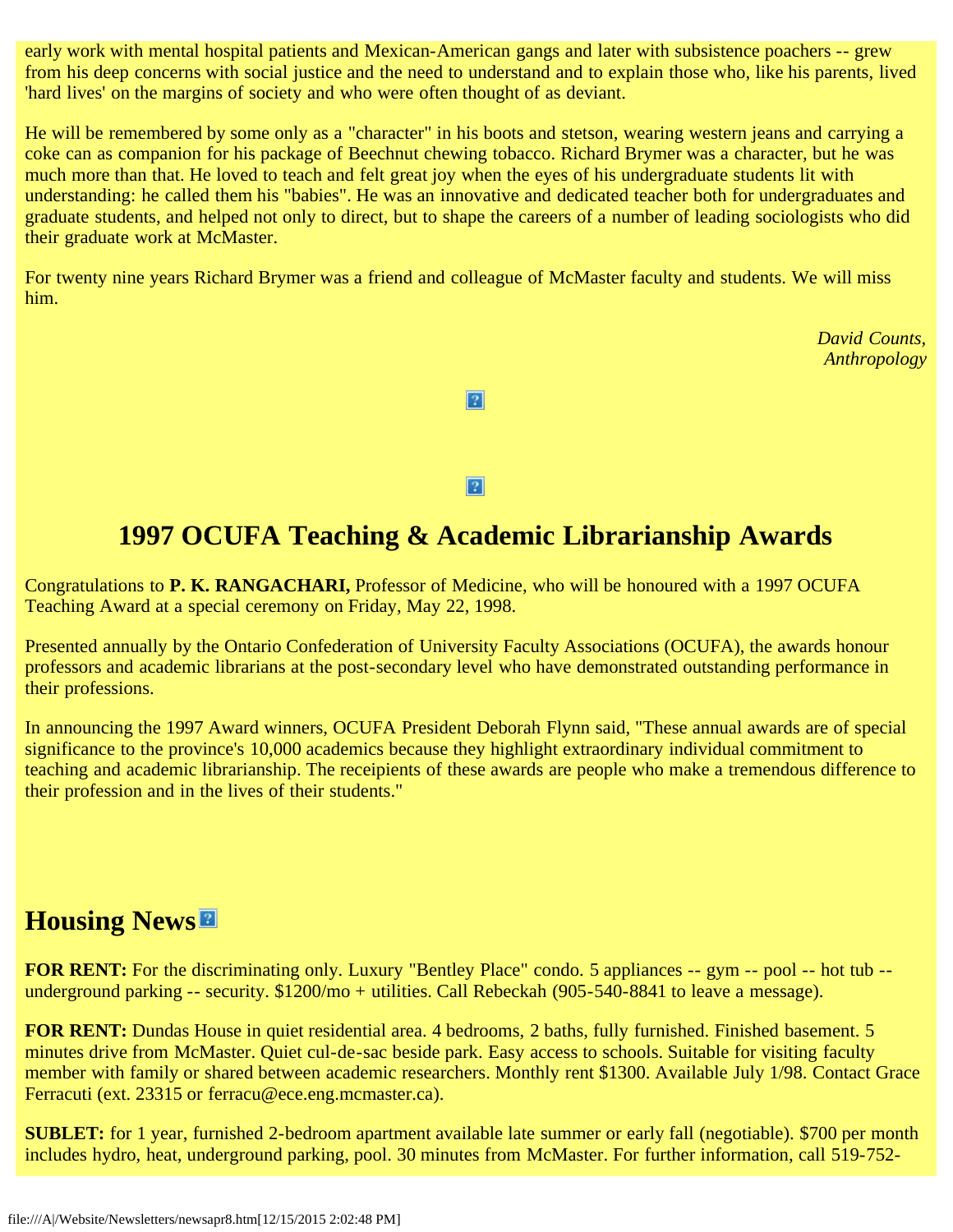#### 0557.

**CAUT MORTGAGE PROGRAM:** CAUT has announced a new and better mortgage program. Details were in the April issue of the CAUT *Bulletin*. The new sponsor is The Mortgage Centre, a franchised mortgage brokerage system owned by CIBC/Firstline Trust. CAUT members will be able to call a toll-free number for assistance (1-888-216- 7770, ask for Ray Lepage or Michael Bourget) or apply electronically through the CAUT Web page (www.caut.ca./mortgage\_centre/).

## **EMc Master Fair**

### **Thursday, June 25**

### **NOON until DUSK AN EVENT for the ENTIRE McMASTER COMMUNITY**

I enjoyed Professor Weingarten's review in the March *Newsletter*, but one misstatement must be corrected. On p. 5 he includes the phrase "when tenure was technically elimina-ted from the Alberta university system."

In fact, tenure was never eliminated, either technically nor substantively. The Minister of Advanced Education did write to the Boards of Governors that he expected clauses dealing with financial exigency and academic redundancy to be in all faculty agreements. Some agreements already had such articles in place. Some of us, including the AAS:UA [Association of Academic Staff, University of Alberta], added them in successful negotiations with our Boards.

Such clauses have been part of faculty agreements across Canada since the 1970s. CAUT recommends that they should be in all agreements.

There were no changes to the tenure procedures. It can be argued as well that it was because of the tenure procedures that no faculty were laid off during our period of financial crisis.

Thank you for the opportunity to set the record straight.

*Gordon Unger, AAS:UA*

 $|2|$ 

### **David Alan Reid Kay Memorial Prize for Graduate Students in Materials Science and Engineering at McMaster University**

As you may know, Dr. Alan Kay died this past November. Alan was an Emeritus Professor of Materials Science and Engineering who was deeply committed to the application of fundamental research to steelmaking practice, and still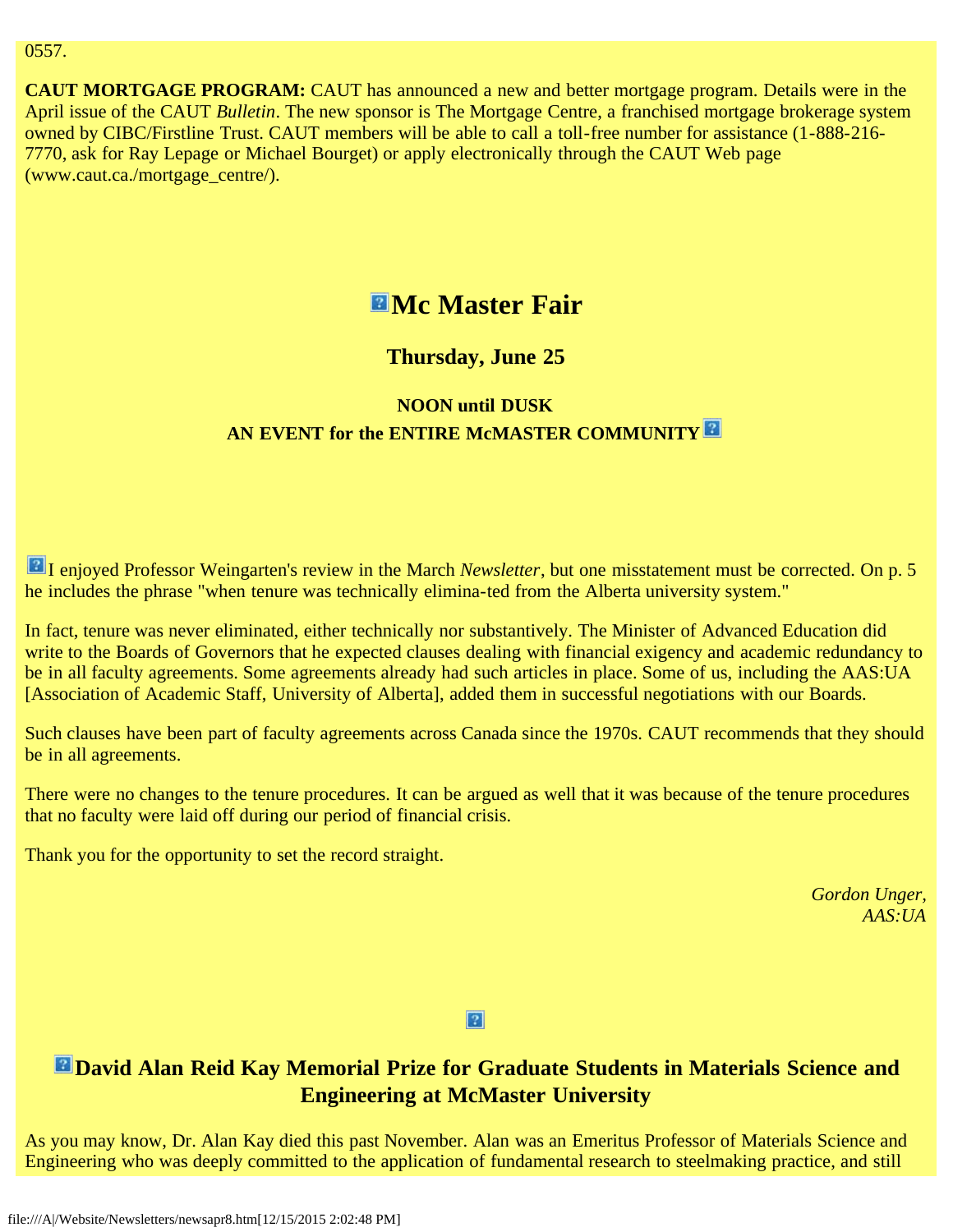active in steelmaking research at the time of his death. He conducted extensive research into the physical chemistry of steelmaking, making outstanding contribu-tions to the field. To this end, his investigations resulted in numerous research publications and patents. Equally so, he was a passionate advocate for many worthy causes, serving as the President of the Metallurgical Society of the Canadian Institute of Mining and Metallurgy, and as the Chair of the Ontario Chapter of the American Society for Metals. His service to McMaster University included terms as a member of the Senate and the Board of Governors, President of the Faculty Club and Executive member of the Faculty Association.

To honour Alan's exceptional contributions, the University has established the David Alan Reid Kay Memorial Prize for graduate students in Materials Science and Engineering at McMaster. The prize will be awarded to students who demonstrate both excellence in research, and leadership in service to the department, University, professional societies, or society-at-large.

We are asking for contributions to this prize that will support graduate students. Donations in Alan's memory should be sent to the Development Office, CNN 111. If at all possible please join us in honouring Alan in this way.

### **Ballot Results**

We hereby confirm the ballots to the questions:

I approve the revised Pension Text, dated July 1, 1997, and the associated Memorandum of Agreement re Payment of Administrative Expenses, dated March 26, 1998.

### **YES** 150 **NO** 0 **SPOILED** 2

### **TOTAL BALLOTS CAST** 152

I approve the Tuition Bursary Proposal agreed to in the Joint Committee on March 26, 1998.

### **YES** 135 **NO** 11 **SPOILED** 3

### **TOTAL BALLOTS CAST** 149

*Richard A. Hoecht, CA Hoecht Galvin Chartered Accountants*

### **New Committee Assignments**

**Elizabeth Rideout** (Nursing) joins the President's Advisory Committee on Relations with the Community.

**Karen Bird** (Political Science) has agreed to represent MUFA on the Committee to Review a Draft Undergraduate Policy for Students with Disabilities.

Les King will represent MUFA on a committee struck by the Provost to develop a policy regarding the assignment of part-time degree studies/overload teaching.

**LOOKING FOR A MUFA REP ON UNIVERSITY'S DINING COMMITTEE.** The purpose of this committee is to discuss and consult on food services issues. The committee will start meeting in September. For more information,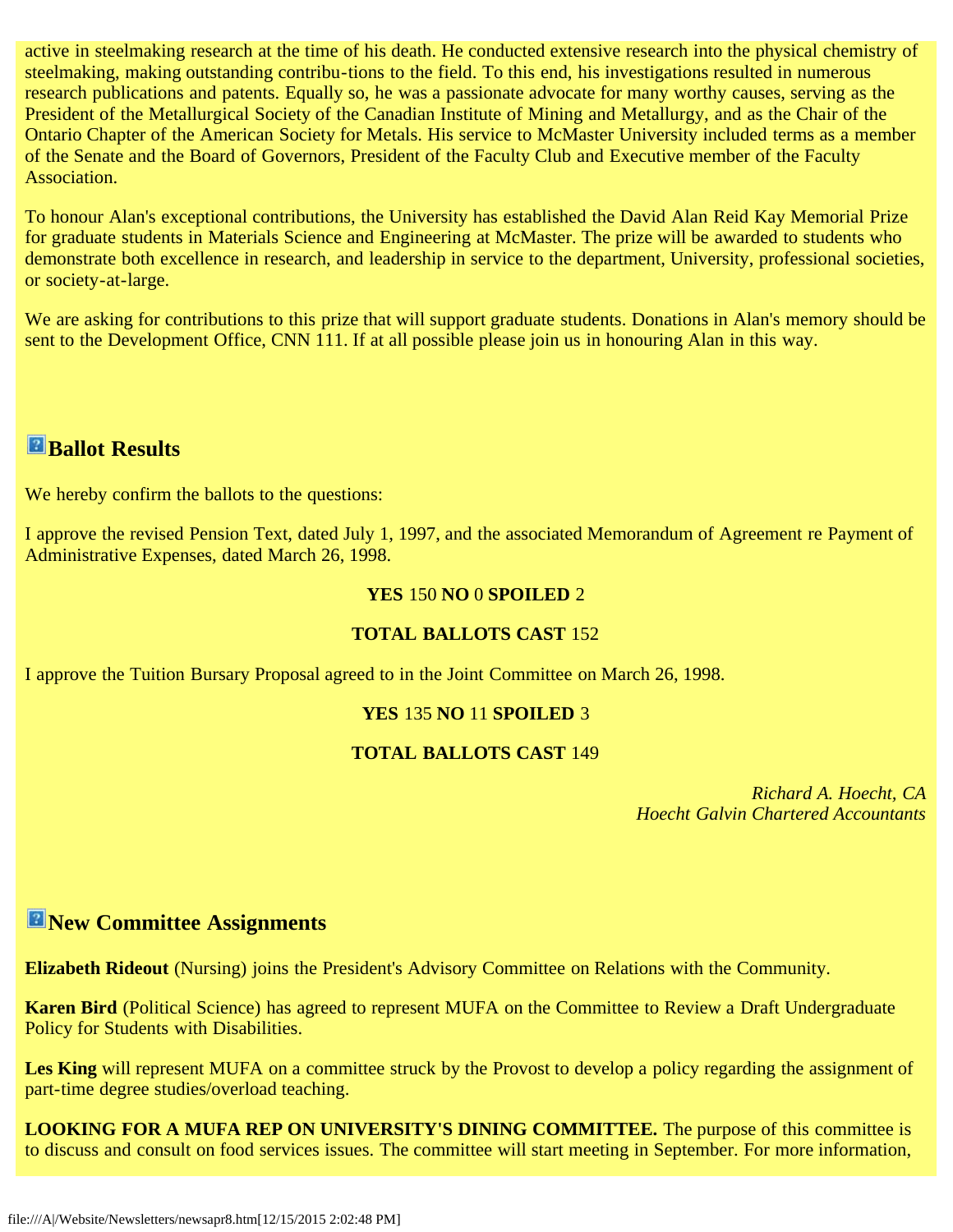# **Corporatism and the University -- Part 2**

 $\vert$  ?

### **Donor Agreements & Academic Freedom**

*This is the second in a series of articles prepared by Bill Graham, President of the University of Toronto Faculty Association. It is reprinted with the permission of the author.* Ed.

Research, in many fields, is very expensive, and it requires external support -- from governments, granting councils and, more and more, from the private sector. Some private sector entrepreneurs and corporations see value for themselves in funding university research and endow-ing chairs. They are interested not only in the ongoing supply of educated specialists, but also in scientific and technological research and development in a cost effective manner, including access to academic experts.

The Canadian Association of University Teachers (CAUT) Information Paper on University Business Relationships on Research and Development states:

From the time of their foundation, the universities have been involved in the practicalities of the world but have also been separate from them. This combination of practicality and contemplation explains their durability. However, the balance has never been easy to find or to maintain. On the one hand too close an identification with established power has led in the past and may lead in the future to the forfeiture of independence and the disappearance of creative scholarship. It may also lead to the transformation of universities into trade schools to serve particular interests. On the other hand a withdrawal from the world and an insistence on theorizing alone may well leave the universities with no students and no support. Universities are not monasteries. Each generation has to seek the balance anew because each epoch poses new problems.

In Canada, private sector investment in research has been notably weak. The federal government continues to play the major role in funding university research, despite the damaging cutbacks in recent years. Society at large needs to become more aware of how important it is for the federal government to begin reinvesting in basic research in our universities.

What universities most need to achieve -- and what has become more difficult -- is a really proper balance between basic and applied knowledge and research. Basic research is central to the role of a university. Private donor agreements with universities must ensure and support the goals, objectives and capacities of the institution itself and not undermine its academic freedom or autonomy.

Private sector funding of chairs is useful to the donor because the donor gets to pick the program area to be funded; useful to the university because the chair is normally funded in perpetuity. But the terms of such agreements must make clear that who is appointed to the chairs, what is taught and researched by the chairs, and how they are evaluated, is the responsibility of the academy alone, and not the role of the donor.

In some areas the creation of Advisory Boards which include external practical expertise may be desirable in achieving a balance between contemplation and practicality. Technical areas which are intrinsically linked to practice and which develop rapidly -- engineering, computer science, and management studies -- come to mind. Such Advisory Boards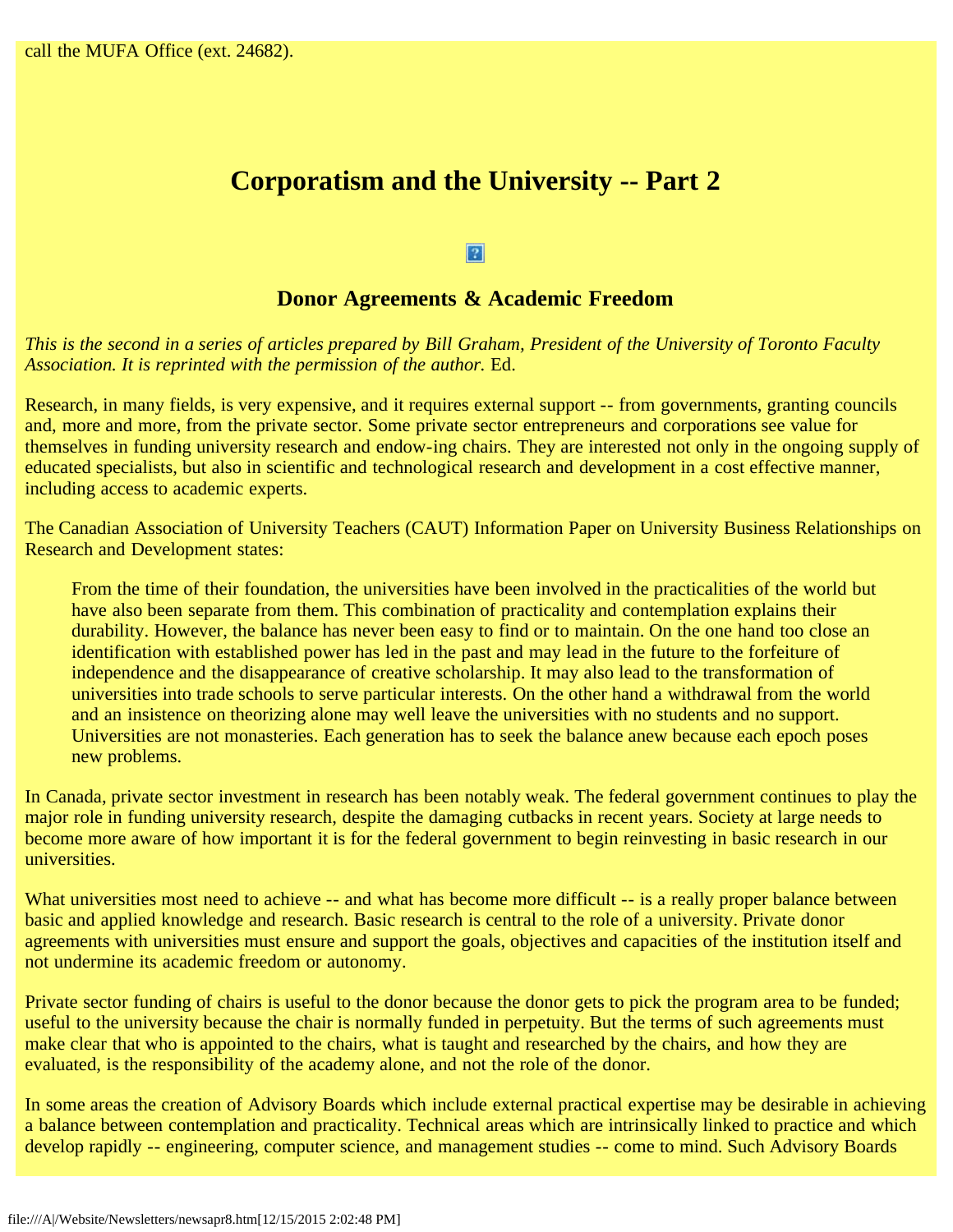must be clearly removed from influence on appointments, promotion, tenure, choice of research by individual faculty members; and they must not interfere with academic freedom.

Contracts signed between universities and private donors should, in all their essentials, be open and public. The CAUT Information Paper says that "this should include the subject matter, titles, dates, money involved, principal investigators and the outside contractor." At the University of Toronto all such contracts should come before the Academic Board in open session.

Secrecy is never a good idea in relation to private donations except in very specific circumstances and for very limited periods, restricted to such things as patent applications and product design. The CAUT Information Paper adds, "The private sector sponsor of university research may want the university to include secrecy provisions in the contract. This is not surprising since the private corporation is interested in maximizing its own profits. Nevertheless the university should refuse general provisions of this nature...the reputation of the university in research, which attracted industry in the first place, was created by the free publication of research results."

Making donor agreements public allows the academic community to openly and transparently assess and debate the steering effects which large private and corporate donations have on the university's budget priorities, future academic planning and research infrastructure.

Furthermore, private donations usually produce tax advantages for their donors while the university, for tax purposes, continues to be a public institution: another reason to maintain the openness of donor agreements. But this has not been the history of such agreements at the University of Toronto. Most are drafted privately and are taken through the minimum number of governance bodies, and are often marked "Confidential". When such agreements have become public -- as several have recently -- there is public embarrassment. And the whistle blowers aren't the ones to blame. The lessons we can learn from the painful recent disclosures can be summed up as:

(1) Make sure all such agreements, in their essentials are public; (2) Place all such agreements before the Academic Board in open session; (3) Establish boiler plate language for all such contracts which unequivocally protects academic freedom and the University's Policies on Appointments, Promotion, Tenure, etc. Not to do this is to continue to threaten the careful balance needed to deal with large sums of money and correspondingly large-scale possibilities for influence.

Private and Corporate donors should not be expected to understand how a public institution such as the University of Toronto differs from a private corporation if we -- the University -- do not make this crystal clear from the outset, before the talks get underway.

There is a significant difference of values between the two worlds, public and private. For entrepreneurs and private corporations the measure of value is "value for money". Universities should measure value in quite different ways. One of the features of the present politics of universities is that many of those who work at and manage our universi-ties don't seem to be very clear about these differences.

*[Several pages have been omitted here, in which Bill Graham outlines the details of several actual agreements with private donors, including arrangements with the Joseph L. Rotman Charitable Foundation, Peter Munk's Barrick Gold and Horsham corporations, Northern Telecom, and the Toronto Stock Exchange. Graham argues that these agreements variously compromise or blur university autonomy. Ed.]*

There are other agreements, not addressed here, which compromise academic freedom and raise serious questions about the University's own business acumen with respect to risks it appears willing to run in case the donors are not satisfied witH the progress of what their money is enabling.

How many private and corporate donor agreements has the University signed on to? What do they commit our University to? We do not know. The vast majority remain swathed in secrecy. The language in the Rotman, Nortel and Munk agreements raises fears and concerns about what other secret agreements may, in fact, say.

Since the University wants and needs such donations, it is all the more important that the agreements be executed with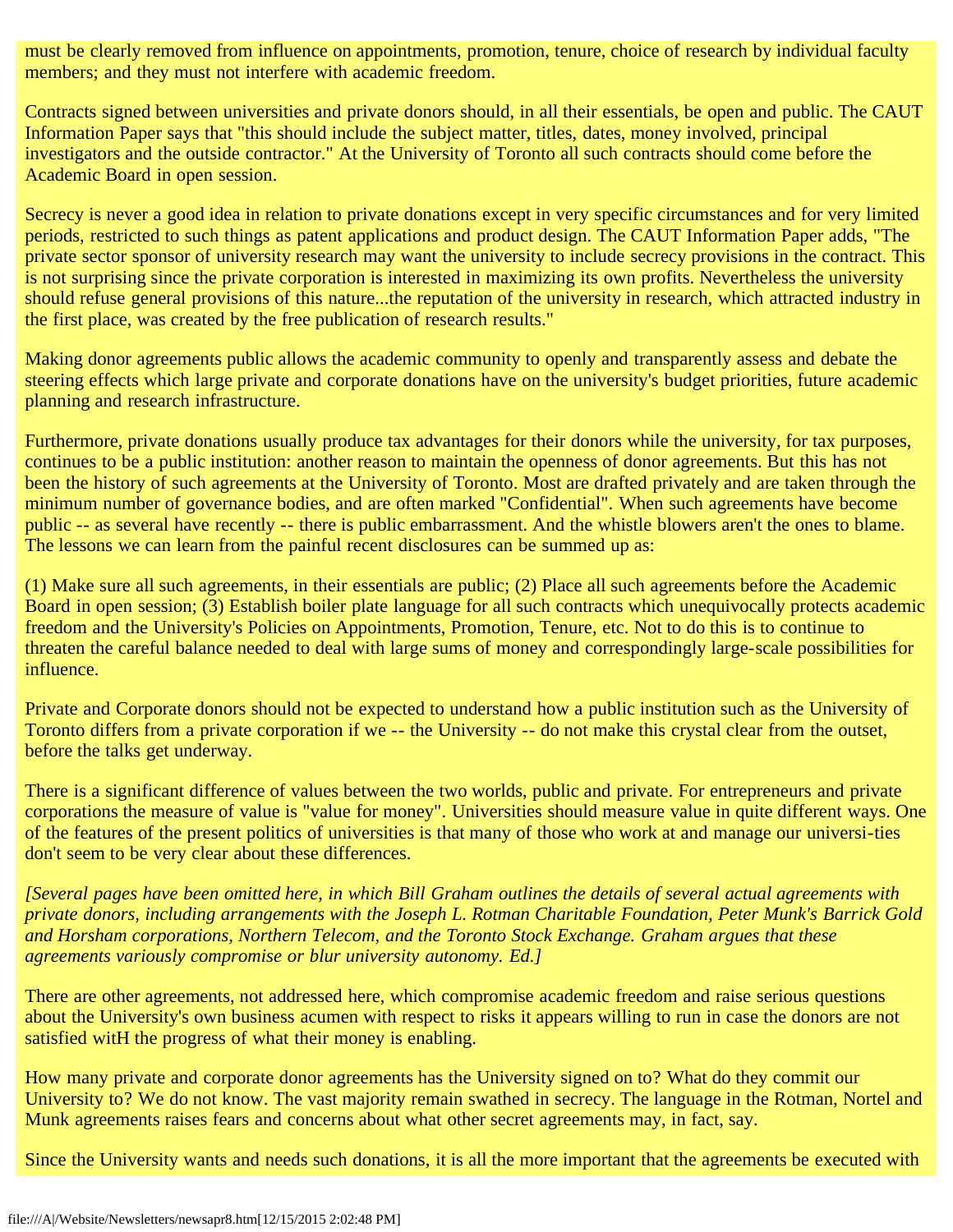greater care and concern for academic freedom and our academic policies than in the past, and that they be open to the University community. The administration should, forthwith, reveal all past agreements, and should establish clear and unambiguous boiler-plate language for all future agreements. The integrity of the University of Toronto depends on such things.

> *Bill Graham President, UTFA*

 $\boxed{2}$ 

# **In Case You Thought There Was Something New under the Sun Department**

His friendship with Crane had been a strange one. Out in the world they would almost certainly have kept clear of each other; but in the university they had fought together in a common cause. Both, with all their might, had resisted the new commercialism, the aim to "show results" that was undermining and vulgarizing education. The State Legislature and the board of regents seemed determined to make a trade school of the university. Candidates for the degree of Bachelor of Arts were allowed credits for commercial studies; courses in book-keeping, experimental farming, domestic science, dress-making, and what not. Every year the regeots tried to dimioish the number of credits required in science and the humanities. The liberal appropriations, the promotions and increases in salary, all went to the professors who worked with the regents to abolish the purely cultural studies. Out of a faculty of sixty, there were perhaps twenty men who made any serious stand for scholarship, and Robert Crane was one of the staunchest. He had lost the Deanship of the College of Science because of his uncompromising opposition to the degrading influence of politicians in university affairs. The honour went, instead, to a much younger man, head of the department of chemistry, who was willing "to give the taxpayers what they wanted."

> an excerpt from Willa Cather's *The Professor's House*, 1925

 $|2|$ 

### **Will You be RETIRING this Year?**

*ELECTRONIC MAIL ACCOUNTS:* It is agreed that provision of e-mail computer accounts for retired faculty members is to be treated similarly to the provision of mail boxes or library cards. All retired faculty should have access to an e-mail account on the same terms as active faculty. Like the mail box or library card, the e-mail account is to be used for University or academic business. The account may be accessed from University computers or by modem. In the latter case, if the retired faculty member wishes a fee modem account, this is also available and can be arranged (for example, through the purchase of vouchers at the Bookstore or by provision of a research account number).

Given past experience with illegitimate use of computer accounts by "hackers", it is recognized that for management purposes it might be necessary to require retired faculty to renew the e-mail computer account from time to time, or for CIS to remove accounts that are inactive over a long period of time.

This policy shall be reviewed no later than five years after its implementation.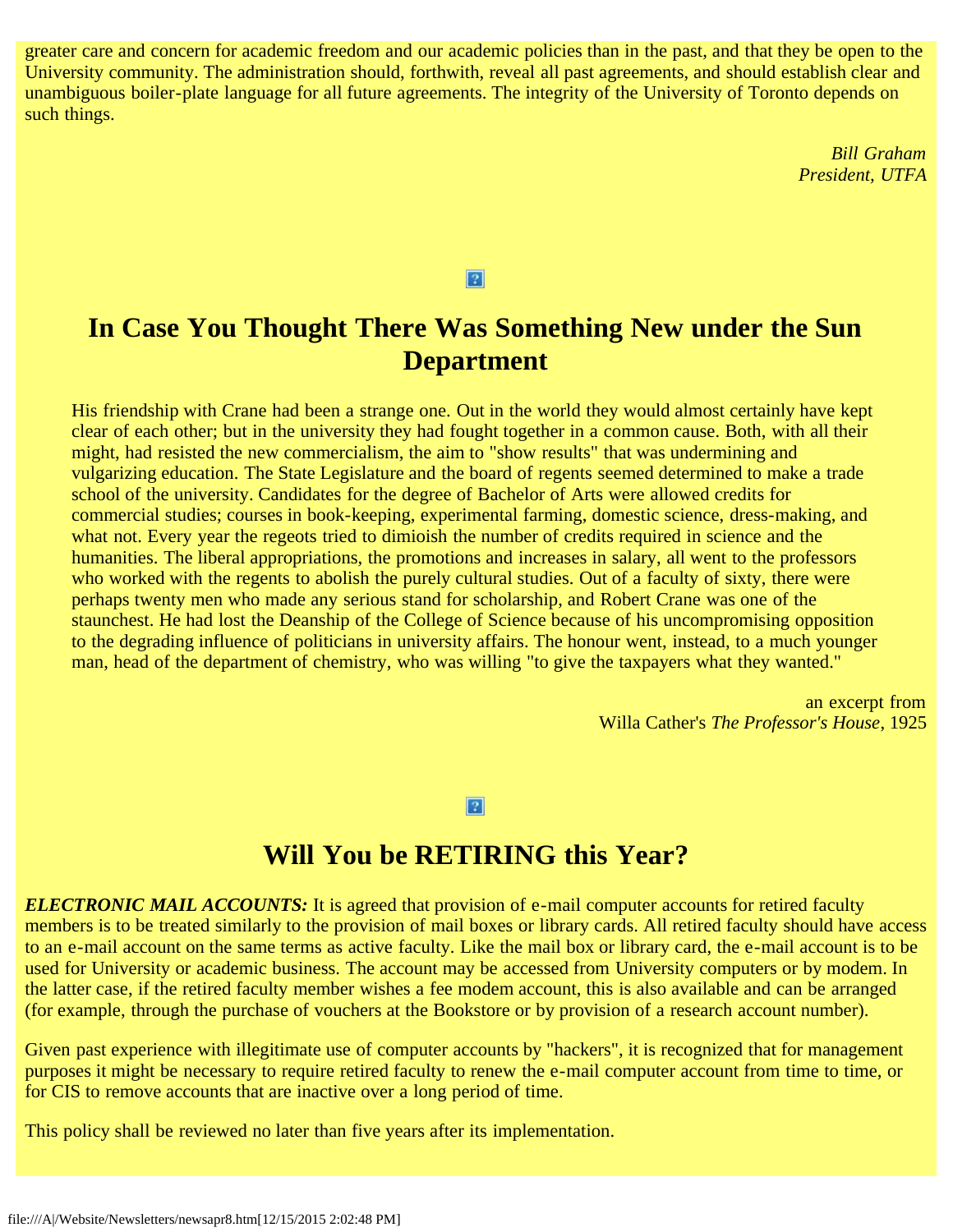**TERMINATION OPTION:** During the fall of 1996, the Joint Committee recommended and the President agreed that those faculty who at the time of retirement elect the Pension Plan's Termination Option, should continue to qualify for the normal retirement benefits.

### *PARKING:*

1. Faculty and Staff who have retired but have a post-retirement appointment for which they receive remuneration from the University shall pay for parking (effective July 1, 1992).

2. Faculty and staff who have retired on or before June 30, 1992 shall continue to receive free parking; in the case of those who are under 65 the free parking shall be provided on West Campus. Any who have already reached 65 and are parking on West Campus should receive a Central Campus sticker immediately.

3. Faculty and staff who retire after June 30, 1992 may obtain a permit which allows (i) free parking on West Campus at all times and (ii) free parking on Central Campus for the period May to August and after 12:30 p.m. on days when classes are held between September and April; alternatively such individuals may purchase, at the Central Campus rate for eight months, a permit for Central Campus.

> *Approved by Joint Committee December 3, 1991*

*CAUT SERVICES:* Individuals who were eligible for membership in CAUT before retirement, are eligible for membership as CAUT retirees. Individual retired members may join CAUT as Retired Associate Members for an annual fee of \$10 (This may go up to \$25). For this fee they receive a subscription to the CAUT *Bulletin*, and may join a number of group plans offered for Life Insurance, Personal Accident Insurance, Family Life Insurance, Professional Property Insurance, Group Home Insurance, Travel Insurance, and other financial services. Retired members can also take advantage of discounted travel rates offered by Finlay Travel.

#### **Dear MUFA,**

**I hear that the only place on campus where you can get a Pepsi is in the Divinity School. They are not, of course, offering a straight Pepsi but rather a Coke with a dash of Pepsi. It is called an Oecumenical. The faculty of the Divinity School have the intellectual advantage over mere fund-raising technicians for they know that the Vatican serves nothing but Coke!**

**I guess in a similar spirit of optimism we should all hope that the new Sterling Street entrance will be through a golden arch.**

> *Sed libera nos a malo.* **Geo. Wallace, Victoria B.C.**

 $|2|$ 

# **The Faculty Club of McMaster University**

**AN OPEN INVITATION TO DISCOVER WHAT OUR MEMBERS ALREADY KNOW AND VALUE...**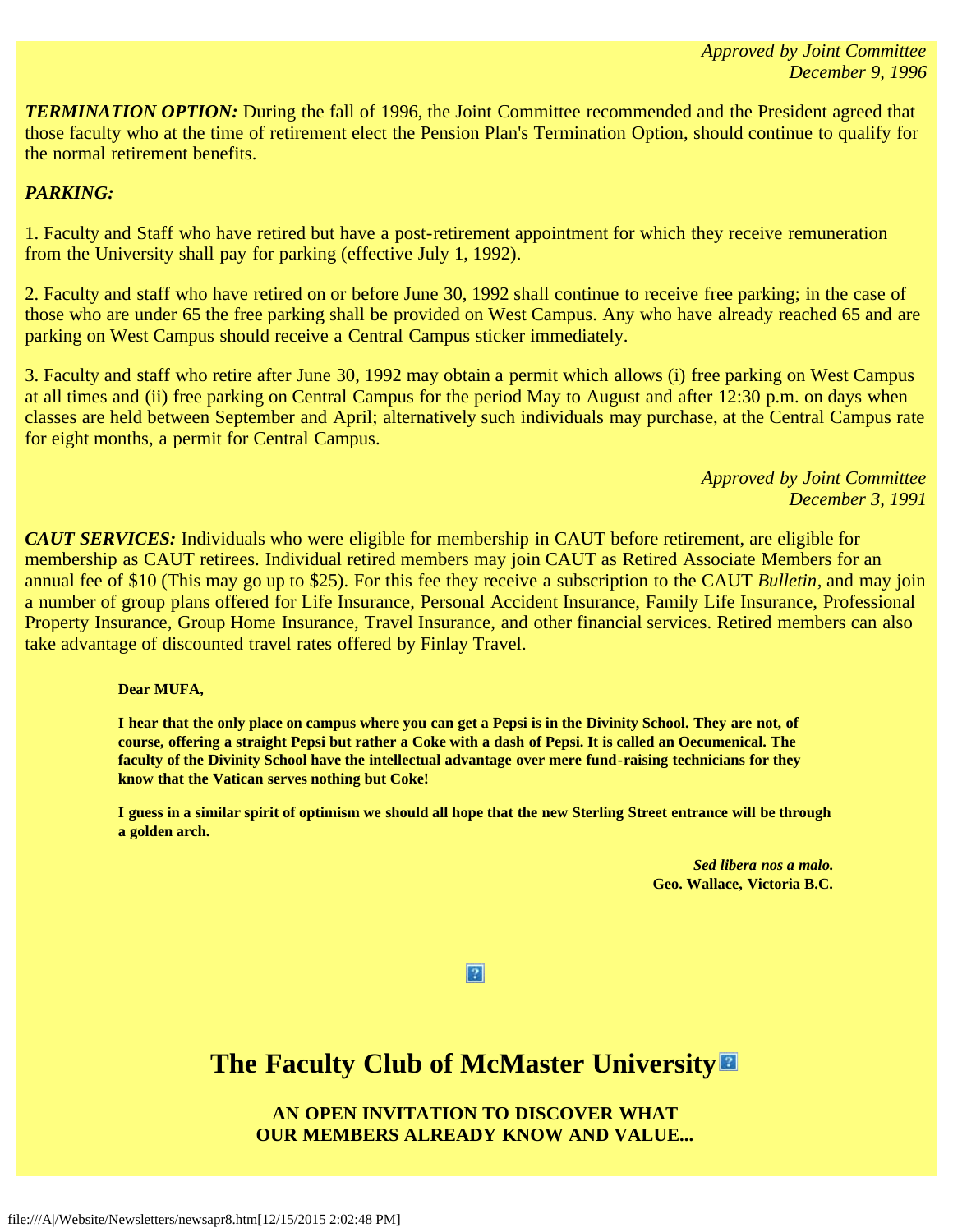In celebration of the recent decision to preserve Alumni Memorial Hall, the Faculty Club will offer a **FREE MEMBERSHIP** to all faculty, staff or alumni of McMaster University who are not currently members of the Club. For a three-month period, commencing April 6, the Club invites you to experience all the benefits of membership without paying a membership fee.

For over thirty years, the Faculty Club has been the focal point of intellectual, cultural and social interaction on campus. The amenities of the Club include the historic Great Hall, off which is the deck patio, with its unmatched view of the Faculty Hollow. Also on the main floor, the Bar offers a relaxing atmosphere, and the West Room houses rotating art exhibitions -- a popular location for members to book meetings or social gatherings.

Dining at the Faculty Club offers a wide range of choice, from light meals at the Bar and take-out options, to large scale banquets and regionally inspired fine dining. Our kitchen maintains a perfect balance of traditional favourites and current food trends. Our wine list is unmatched in this area in terms of both selection and value.

The Faculty Club can be used in many different ways. As a Member, you will be able to:

sample our extensive range of wines, beers, teas, coffees, fresh squeezed fruit juices and other beverages, available throughout the day...

get a salad and hamburger for lunch from our popular patio (as soon as the weather is warm enough)...

celebrate that special personal event or entertain a group of friends with exceptional fine dining at a very reasonable price...

eat a quick, nutritious lunch in the elegant surroundings of the Great Hall.

If you are employed on campus, all you need to do is send an e-mail to the Club (facclub@mcmaster.ca) or telephone (ext. 24520) and ask for a **FREE TRIAL MEMBERSHIP** by giving your name, department and ID number. We'll take it from there, and give you a membership number straight away. **THE FACULTY CLUB LOOKS FORWARD TO WELCOMING YOU AS A MEMBER.**

### $|2|$

### **Top 10 Creative List for Restructuring Universities**

**1. Faculty of Pests** *(by combining central administration with entomology and microbiology)*

#### **2. Faculty of Farming and Fun**

*(by combining agriculture with physical education and recreation studies)*

### **3. Faculty of Sex, Lies and Videotapes**

*(by combining family studies, political studies and communications)*

### **4. Faculty of Planes, Trains and Tractors**

*(by combining aeronautical engineering transportation institute and agricultural engineering)*

**5. Faculty of Confusion and Confucianism**

*(by combining central administration with philosophy and Asian studies)*

### **6. Faculty of Choral Chemistry**

*(by combining music with chemistry)*